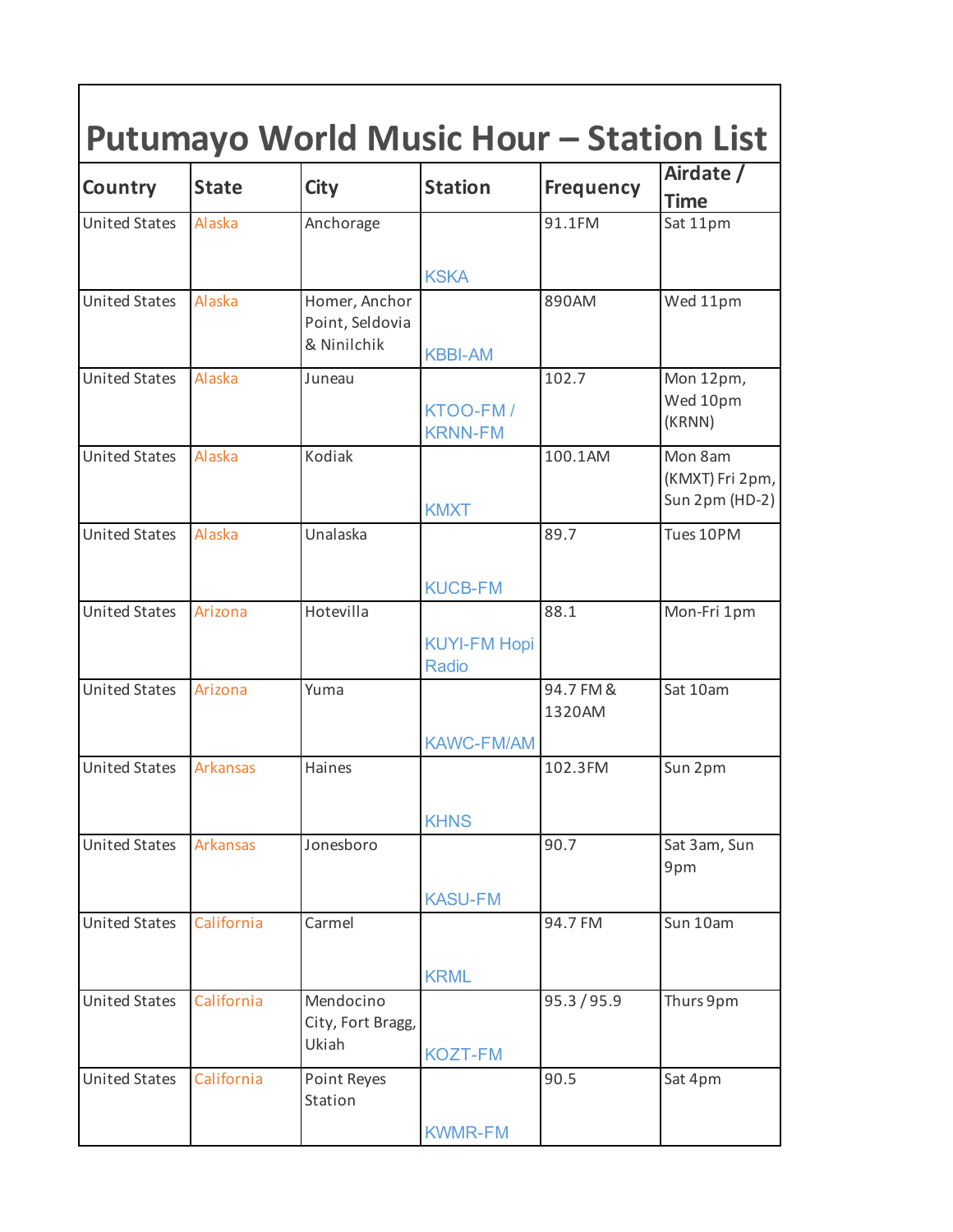| <b>United States</b> | California | San Francisco |                     | 102.5        | Sat 9am        |
|----------------------|------------|---------------|---------------------|--------------|----------------|
|                      |            |               |                     |              |                |
|                      |            |               | <b>KXSF</b>         |              |                |
| <b>United States</b> | California | Santa Rosa    |                     | 95.9         | Sun 11am       |
|                      |            |               |                     |              |                |
|                      |            |               |                     |              |                |
|                      |            |               | <b>KRSH FM</b>      |              |                |
| <b>United States</b> | Colorado   | Parachute     |                     | 101.1        | Sun 11am       |
|                      |            |               | <b>KSUN / KSBP-</b> |              |                |
|                      |            |               | <b>FM</b>           |              |                |
| <b>United States</b> | Colorado   | Salida        |                     | 106.9        | Thurs 2pm      |
|                      |            |               |                     |              |                |
|                      |            |               | <b>KHEN-FM</b>      |              |                |
| <b>United States</b> | Colorado   | Silverton     |                     | 92.5         | Mon, Weds, Fri |
|                      |            |               |                     |              | 5 pm           |
|                      |            |               |                     |              |                |
|                      |            |               | <b>KSJC-LP</b>      |              |                |
| <b>United States</b> | Colorado   | Telluride     |                     | 91.7, 89.3,  | Fri 9am        |
|                      |            |               |                     | 89.5 & 105.3 |                |
|                      |            |               | <b>KOTO-FM</b>      |              |                |
| <b>United States</b> | Colorado   | Westcliffe    |                     | 91.7         | Sun 4pm        |
|                      |            |               |                     |              |                |
|                      |            |               | <b>KLZR-FM</b>      |              |                |
| <b>United States</b> | Conneticut | Sharon        |                     | 91.9         | Thurs 9pm      |
|                      |            |               |                     |              |                |
|                      |            |               |                     |              |                |
|                      |            |               | <b>WHDD-FM</b>      |              |                |
| <b>United States</b> | Florida    | Pensacola     |                     | 88.1         | Fri 7pm        |
|                      |            |               |                     |              |                |
|                      |            |               | <b>WUWF-FM</b>      |              |                |
| <b>United States</b> | Georgia    | Savannah      |                     | 90.3         | Wed 12pm &     |
|                      |            |               |                     |              | 3am, Sat 12am  |
|                      |            |               | <b>WHCJ-FM</b>      |              |                |
| <b>United States</b> | Illinois   | Carbondale    |                     | 91.9         | Sun 4am & 7pm  |
|                      |            |               |                     |              |                |
|                      |            |               |                     |              |                |
|                      |            |               | <b>WSIU-FM</b>      |              |                |
| <b>United States</b> | Illinois   | Mt. Vernon    |                     | 88.9         | Sun 4am and    |
|                      |            |               |                     |              | 7pm            |
|                      |            |               | <b>WVSI-FM</b>      |              |                |
| <b>United States</b> | Illinois   | Olney         |                     | 90.3         | Sun 4am and    |
|                      |            |               |                     |              | 7pm            |
|                      |            |               | <b>WUSI-FM</b>      |              |                |
|                      |            |               |                     |              |                |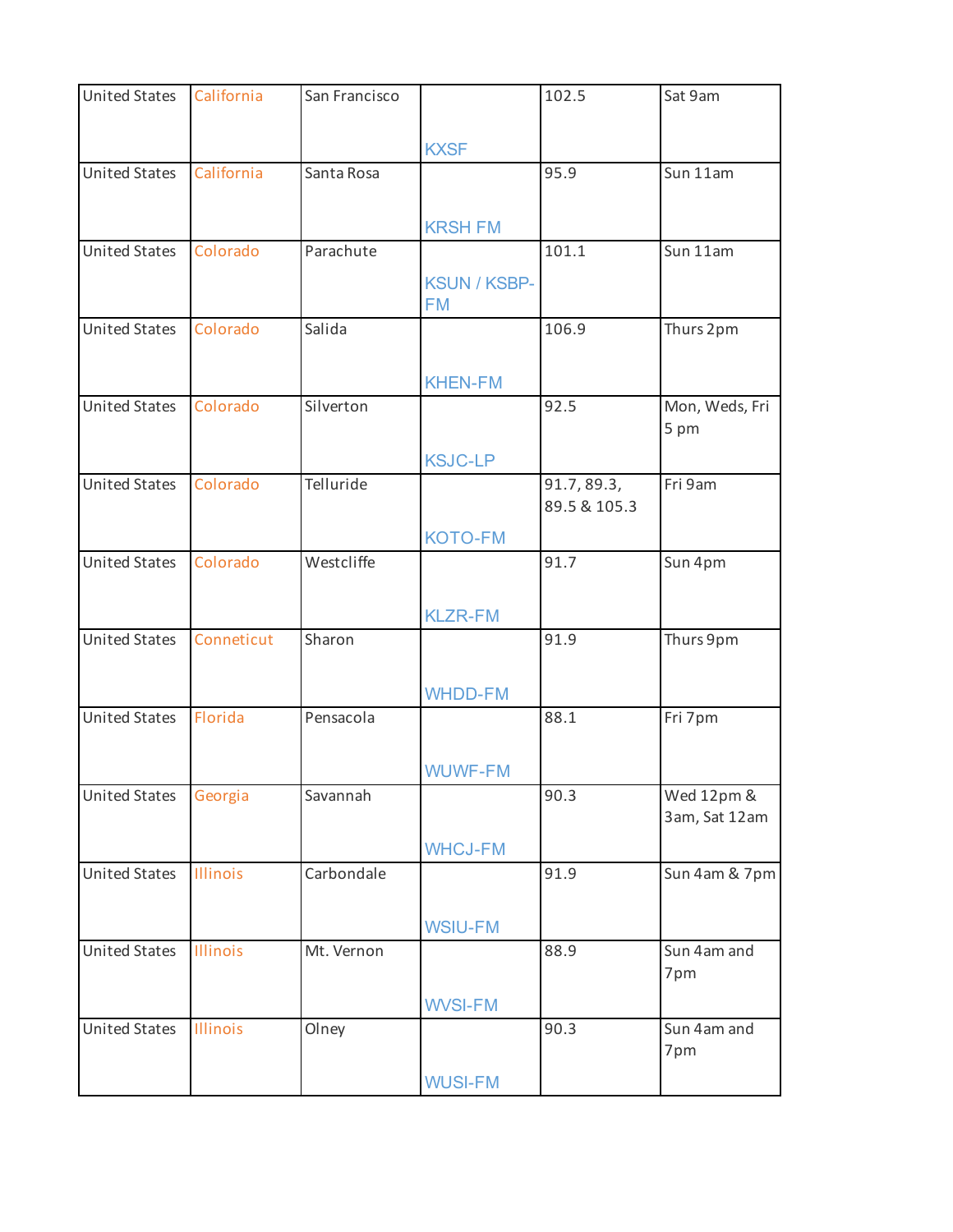| <b>United States</b> | lowa                      | Cedar Rapids,                |                | 88.3/106.9    | Sun 8pm & Sat         |
|----------------------|---------------------------|------------------------------|----------------|---------------|-----------------------|
|                      |                           | Iowa City                    |                |               | 1am                   |
|                      |                           |                              | <b>KCCK-FM</b> |               |                       |
| <b>United States</b> | <b>Kansas</b>             | Pittsburg                    |                | 89.9          | Sun 9pm               |
|                      |                           |                              |                |               |                       |
|                      |                           |                              | <b>KRPS-FM</b> |               |                       |
| <b>United States</b> | Kentucky                  | Lexington,                   |                | 91.3          | Sun 9pm               |
|                      |                           | Fayette                      |                |               |                       |
|                      |                           |                              | <b>WUKY-FM</b> |               |                       |
| <b>United States</b> | Louisiana                 | Hammond                      |                | 90.9          | Sun 9pm               |
|                      |                           |                              |                |               |                       |
|                      |                           |                              | <b>KSLU-FM</b> |               |                       |
| <b>United States</b> | Louisiana                 | Lafayette, Lake              |                | 88.7          | Sun 11pm              |
|                      |                           | Charles                      |                |               |                       |
|                      |                           |                              | <b>KRVS-FM</b> |               |                       |
| <b>United States</b> | Louisiana                 | Leesville                    |                | 95.7          | Sun 10am              |
|                      |                           |                              |                |               |                       |
|                      |                           |                              | <b>KROK-FM</b> |               |                       |
| <b>United States</b> | Louisiana                 | Monroe                       |                | 90.3FM        | Sun 10pm              |
|                      |                           |                              |                |               |                       |
|                      |                           |                              | <b>KEDM</b>    |               |                       |
| <b>United States</b> | Maine                     | <b>Belfast</b>               |                | 100.9         | Tues 6pm & Sun        |
|                      |                           |                              |                |               | 8 pm                  |
|                      |                           |                              | <b>WBFY</b>    |               |                       |
| <b>United States</b> | Maine                     | Portland                     |                | 98.9          | Sun 8PM               |
|                      |                           |                              |                |               |                       |
|                      |                           |                              | <b>WCLZ-FM</b> |               |                       |
| <b>United States</b> | Maryland                  | Bel Air,<br>Baltimore        |                | 91.1          | Sun 7 pm, Mon<br>1 pm |
|                      |                           |                              |                |               |                       |
|                      |                           |                              | <b>WHFC-FM</b> |               |                       |
| <b>United States</b> | Maryland                  | Princess Anne,<br>Delaware,  |                | 91.3          | Sun 7pm               |
|                      |                           | Virginia Beach               |                |               |                       |
| <b>United States</b> |                           |                              | <b>WESM-FM</b> | 88.7          | Sun 6pm               |
|                      | Massachusetts Edgartown / | Cape Cod                     |                |               |                       |
|                      |                           |                              |                |               |                       |
| <b>United States</b> |                           | Massachusetts Northampton, A | <b>WMVY-FM</b> | 93.9 / 97.1 / | Sat 9pm and           |
|                      |                           | mherst, South                |                | 104.3         | Sun 11pm              |
|                      |                           | Hadley                       |                |               |                       |
|                      |                           |                              | <b>WRSI-FM</b> |               |                       |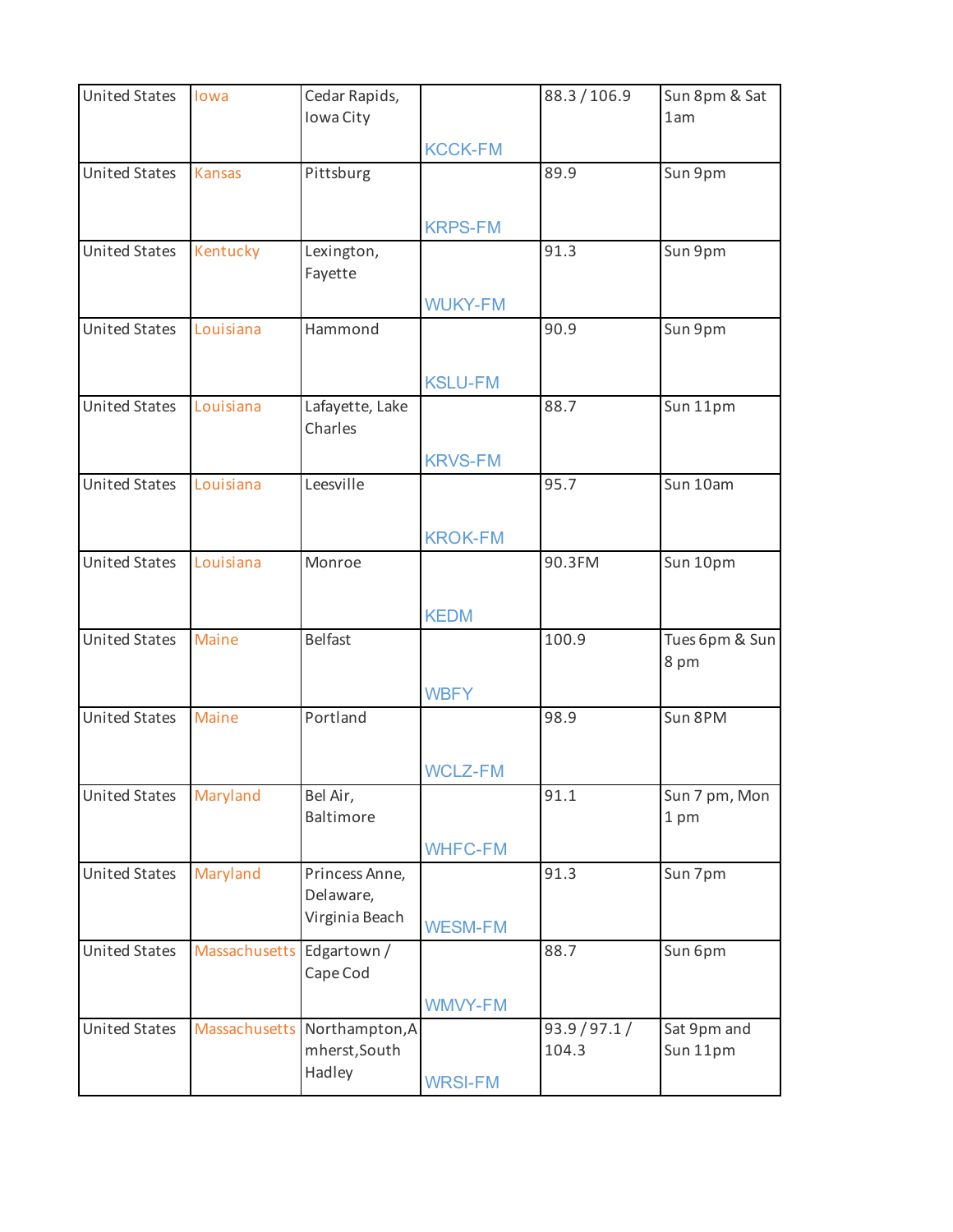| <b>United States</b> | Michigan  | Alpena                |                  | 91.7         | Sat 9 pm      |
|----------------------|-----------|-----------------------|------------------|--------------|---------------|
|                      |           |                       |                  |              |               |
|                      |           |                       | <b>WCML-FM</b>   |              |               |
| <b>United States</b> | Michigan  | Bay City              |                  | 90.1         | Sat 9 pm      |
|                      |           |                       |                  |              |               |
|                      |           |                       | <b>WUCX-FM</b>   |              |               |
| <b>United States</b> | Michigan  | Grand Rapids,         |                  | 88.5/95.3    | Sun 8pm       |
|                      |           | Muskegon              |                  |              |               |
|                      |           |                       | <b>WGVU-FM</b>   |              |               |
| <b>United States</b> | Michigan  | <b>Harbor Springs</b> |                  | 103.9        | Sat 9 pm      |
|                      |           |                       |                  |              |               |
|                      |           |                       | <b>WCMW-FM</b>   |              |               |
| <b>United States</b> | Michigan  | Lansing               |                  | 89.7         | Wed 2am, Sat  |
|                      |           |                       |                  |              | 10am, Sun 2pm |
|                      |           |                       | <b>WLNZ-FM</b>   |              |               |
| <b>United States</b> | Michigan  | Marquette             |                  | 90.1FM       | Sat 9pm, Sun  |
|                      |           |                       |                  |              | 5am           |
|                      |           |                       | <b>WNMU</b>      |              |               |
| <b>United States</b> | Michigan  | Mount Pleasant        |                  | 89.5         | Sat 9 pm      |
|                      |           |                       |                  |              |               |
|                      |           |                       | <b>WCMU-FM</b>   |              |               |
| <b>United States</b> | Michigan  | Oscoda                |                  | 95.7         | Sat 9 pm      |
|                      |           |                       |                  |              |               |
|                      |           |                       | <b>WCMB-FM</b>   |              |               |
| <b>United States</b> | Michigan  | Sault Ste. Marie      |                  | 98.3         | Sat 9 pm      |
|                      |           |                       |                  |              |               |
|                      |           |                       | <b>WCMZ-FM</b>   |              |               |
| <b>United States</b> | Michigan  | Standish              |                  | 96.9         | Sat 9 pm      |
|                      |           |                       |                  |              |               |
|                      |           |                       | <b>WWCM-FM</b>   |              |               |
| <b>United States</b> | Michigan  | <b>Traverse City</b>  |                  | 94.3         | Sat 9 pm      |
|                      |           |                       |                  |              |               |
|                      |           |                       | <b>WCMV-FM</b>   |              |               |
| <b>United States</b> | Minnesota | <b>Duluth Pine</b>    |                  | 103.3 / 90.7 | Sun 10am      |
|                      |           | City                  |                  |              |               |
|                      |           |                       | <b>The North</b> |              |               |
| <b>United States</b> | Minnesota | Ely                   |                  | 94.5         | Tues 10pm     |
|                      |           |                       |                  |              |               |
|                      |           |                       | <b>WELY</b>      |              |               |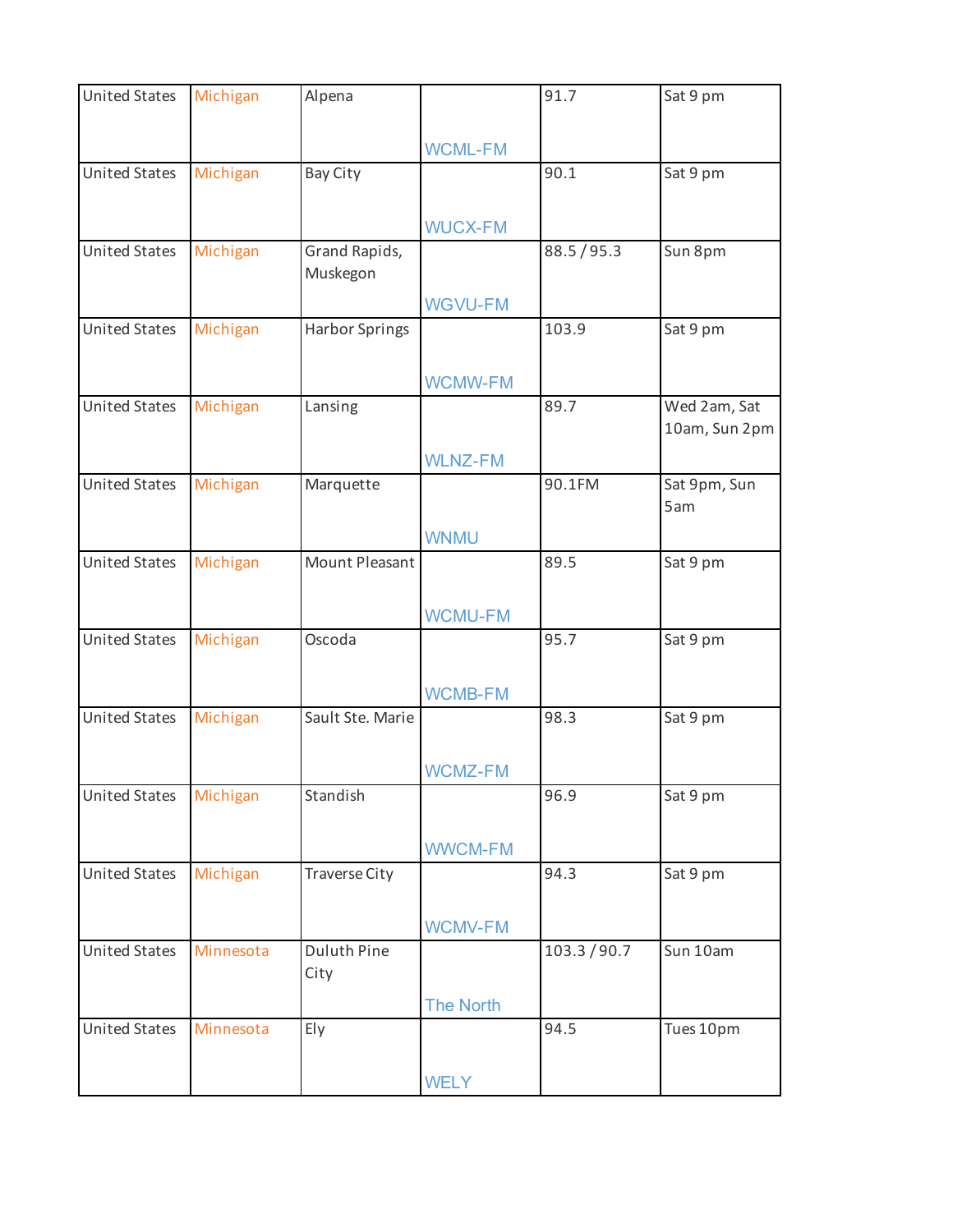| <b>United States</b> | Mississippi             | <b>Holly Springs</b> |                   | 88.1              | Sat 11am           |
|----------------------|-------------------------|----------------------|-------------------|-------------------|--------------------|
|                      |                         |                      |                   |                   |                    |
|                      |                         |                      | <b>WURC-FM</b>    |                   |                    |
| <b>United States</b> | Mississippi             | Mississippi<br>State |                   | 91.1              | Sun 11am           |
|                      |                         |                      |                   |                   |                    |
|                      |                         |                      | <b>WMSV-FM</b>    |                   |                    |
| <b>United States</b> | <b>New</b><br>Hampshire | Littleton            |                   | 99.9              | Sat 12pm           |
|                      |                         |                      |                   |                   |                    |
| <b>United States</b> | <b>New</b>              | West Lebanon         | <b>NCCR</b>       | 93.9              | Sun 9am            |
|                      | Hampshire               |                      |                   |                   |                    |
|                      |                         |                      |                   |                   |                    |
| <b>United States</b> | New Jersey              | Galloway             | <b>WWOD</b>       | 91.7              | Wed 6-7 pm         |
|                      |                         |                      |                   |                   |                    |
|                      |                         |                      | <b>WLFR</b>       |                   |                    |
| <b>United States</b> | <b>New Mexico</b>       | Gallup               |                   | 91.7              | Sat 8pm            |
|                      |                         |                      |                   |                   |                    |
|                      |                         |                      | <b>KGLP-FM</b>    |                   |                    |
| <b>United States</b> | <b>New Mexico</b>       | Silver City          |                   | 89.1              | Weds 8am           |
|                      |                         |                      |                   |                   |                    |
|                      |                         |                      | <b>GMCR-FM</b>    |                   |                    |
| <b>United States</b> | <b>New Mexico</b>       | Taos                 |                   | 101.9             | Sun 5pm            |
|                      |                         |                      |                   |                   |                    |
|                      |                         |                      | <b>KTAO-FM</b>    |                   |                    |
| <b>United States</b> | <b>New York</b>         | Syracuse             |                   | 88.3              | Sun 11pm           |
|                      |                         |                      |                   |                   |                    |
|                      |                         |                      | <b>WAER</b>       |                   |                    |
| <b>United States</b> | <b>New York</b>         | Geneva / Ithaca      |                   | 89.7/90.3/        | Sun 1am            |
|                      |                         |                      |                   | 88.1              |                    |
|                      |                         |                      | <b>WEOS-FM</b>    |                   |                    |
| <b>United States</b> | <b>New York</b>         | New York             |                   | 91.5              | Mon-Fri 4am        |
|                      |                         |                      |                   |                   | & 10pm             |
|                      |                         |                      | <b>WNYE-FM</b>    |                   |                    |
| <b>United States</b> | <b>New York</b>         | Red Hook             |                   | 98.1FM/<br>1020AM | Sun 7 am &<br>10pm |
|                      |                         |                      |                   |                   |                    |
| <b>United States</b> | <b>New York</b>         | Staten Island        | <b>WKZE-FM/AM</b> | 88.9              |                    |
|                      |                         |                      |                   |                   | Sunday 4pm         |
|                      |                         |                      |                   |                   |                    |
|                      |                         |                      | <b>WSIA</b>       |                   |                    |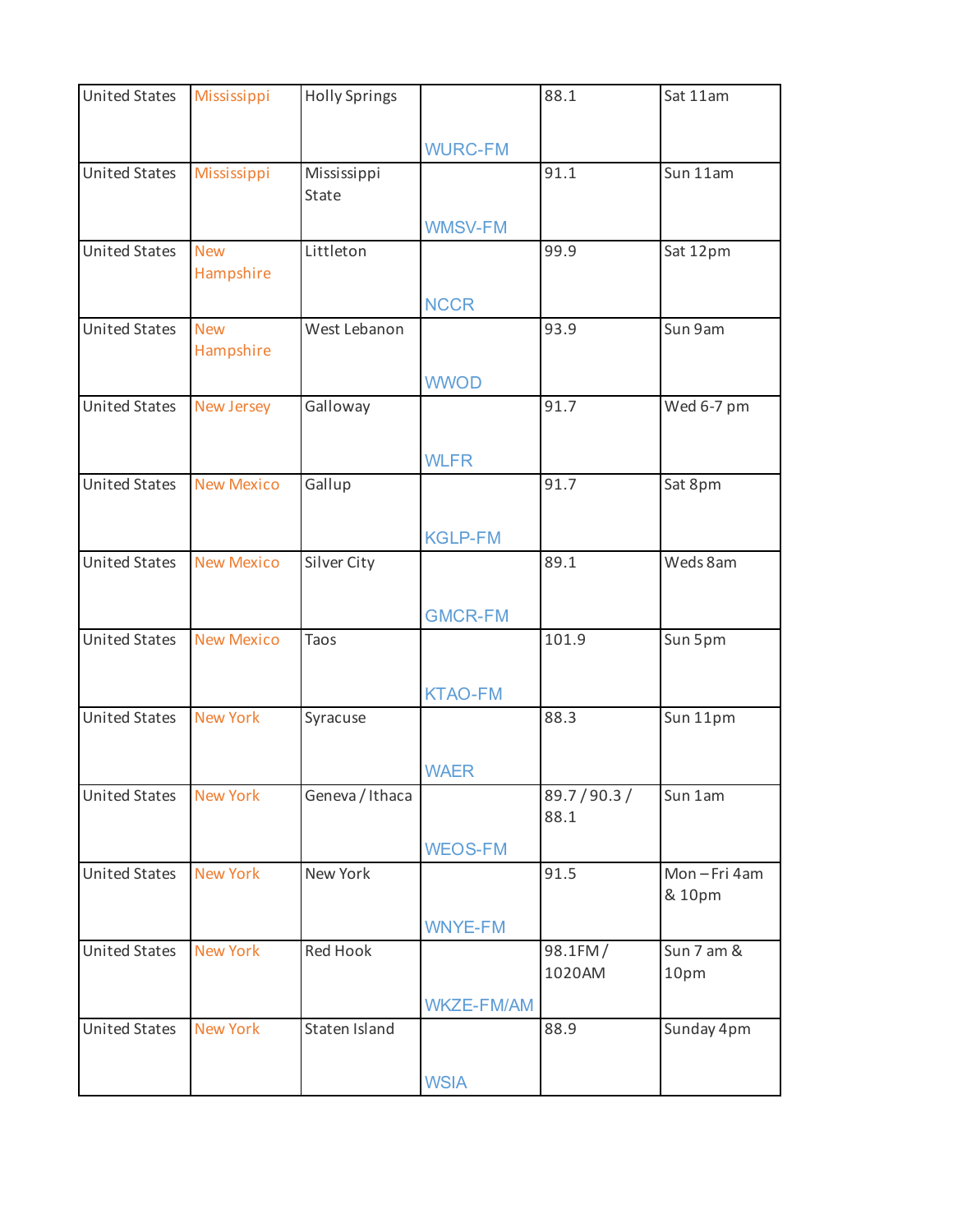| <b>United States</b> | <b>New York</b>          | Troy          |                         | 97.7               | Tue 11pm |
|----------------------|--------------------------|---------------|-------------------------|--------------------|----------|
|                      |                          |               | WEXT-FM,<br><b>WMHT</b> |                    |          |
| <b>United States</b> | <b>North</b><br>Carolina | Asheville     |                         | 9605HD2&<br>98.1FM | Sun 9pm  |
|                      |                          |               | <b>WOXL-HD2</b>         |                    |          |
| <b>United States</b> | <b>North</b><br>Carolina | Manteo        |                         | 99.1               | Sun 11am |
|                      |                          |               | <b>WVOD-FM</b>          |                    |          |
| <b>United States</b> | <b>North</b><br>Carolina | Wilmington    |                         | 106.7              | Sun 8am  |
|                      |                          |               | <b>WUIN-FM</b>          |                    |          |
| <b>United States</b> | <b>North</b><br>Carolina | Winston-Salem |                         | 90.5               | Fri 8pm  |
|                      |                          |               | <b>WSNC-FM</b>          |                    |          |
| <b>United States</b> | <b>North Dakota</b>      | Burlington    |                         | 98.1               | Sat 6pm  |
|                      |                          |               | <b>KOWW-FM</b>          |                    |          |
| <b>United States</b> | Oklahoma                 | Norman        |                         | 106.3              | Sat 7pm  |
|                      |                          |               | <b>KGOU-FM</b>          |                    |          |
| <b>United States</b> | Pennsylvania             | Allentown     |                         | 91.7               | Mon 1PM  |
|                      |                          |               | <b>WMUH-FM</b>          |                    |          |
| <b>United States</b> | <b>Puerto Rico</b>       | San Juan      |                         | 89.7               | Sun 7am  |
|                      |                          |               | <b>WRTU-FM</b>          |                    |          |
| <b>United States</b> | Rhode Island             | Newport       |                         | 96.5               | Sun 6 pm |
|                      |                          |               | WMVY-FM                 |                    |          |
| <b>United States</b> | <b>Texas</b>             | Amarillo      |                         | 89.9               | Sun 8pm  |
|                      |                          |               | <b>KACV-FM</b>          |                    |          |
| <b>United States</b> | <b>Texas</b>             | Abilene       |                         | 89.7               | Sun 8 pm |
|                      |                          |               | <b>KACU-FM</b>          |                    |          |
| <b>United States</b> | <b>Texas</b>             | Bryan         |                         | 89.1               | Fri 3pm  |
|                      |                          |               | <b>KEOS-FM</b>          |                    |          |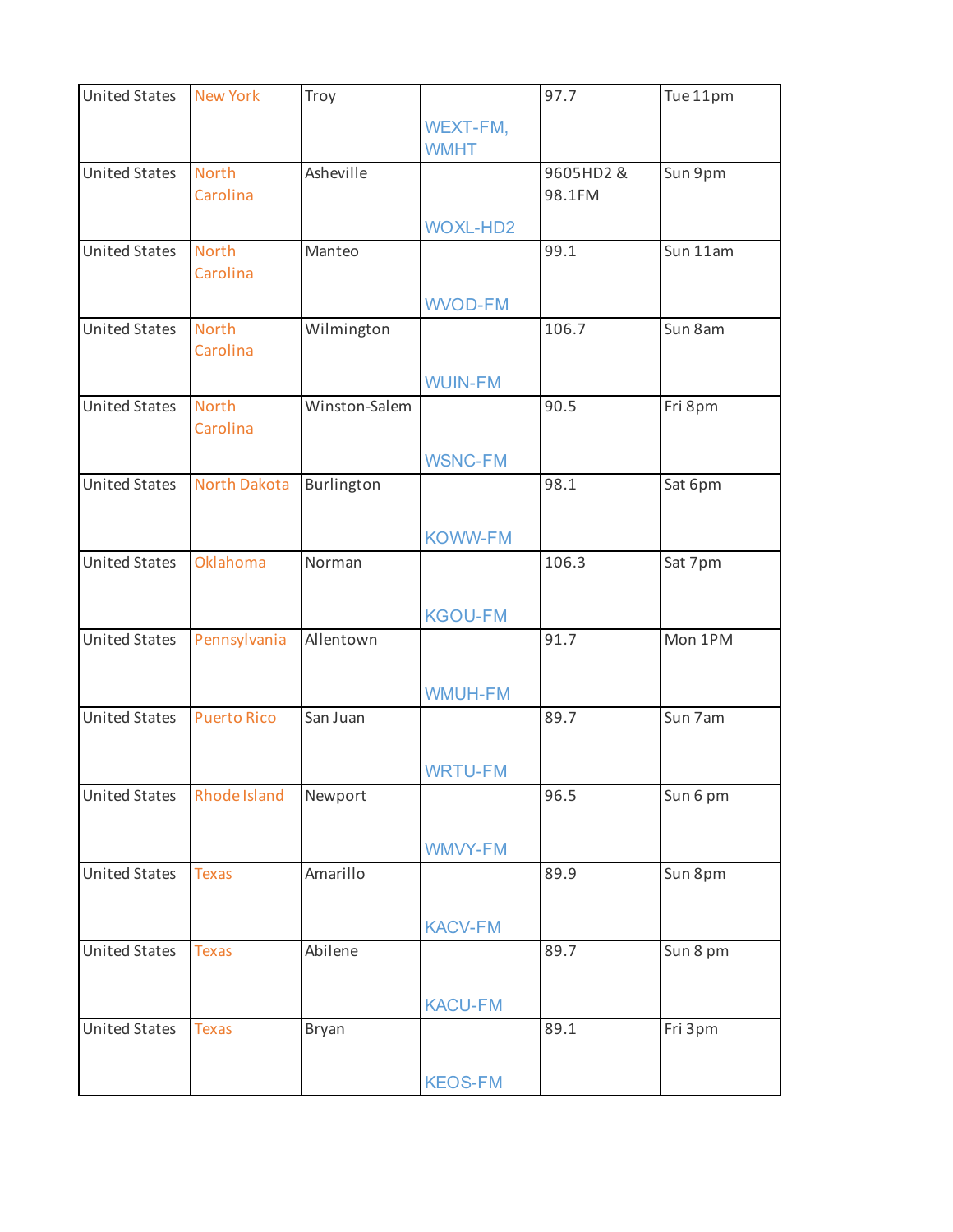| <b>United States</b> | <b>Texas</b>               | Corpus Christi                |                                        | 90.3 / 90.7                  | Sun 9pm                 |
|----------------------|----------------------------|-------------------------------|----------------------------------------|------------------------------|-------------------------|
|                      |                            |                               | KEDT-FM/<br><b>KRVT-FM</b>             |                              |                         |
| <b>United States</b> | <b>Texas</b>               | Harlingen                     | <b>KMBH-FM</b>                         | 88.9                         | Mon 7pm                 |
| <b>United States</b> | <b>Texas</b>               | Victoria                      |                                        | 90.7                         | Sun 9pm                 |
|                      |                            |                               | <b>KEDT-FM</b>                         |                              |                         |
| <b>United States</b> | Utah                       | Salt Lake City &<br>Statewide | <b>UPR Utah</b><br><b>Public Radio</b> | 96.7                         | Thurs 10pm              |
| <b>United States</b> | Vermont                    | <b>Brattleboro</b>            | <b>WRSI-FM</b>                         | 101.5                        | Sat 9pm and<br>Sun 11pm |
| <b>United States</b> | Virginia                   | Roanoke                       | <b>WVMP</b>                            | 101.5 FM                     | Sun 7pm                 |
| <b>United States</b> | Washington                 | Lopez Island                  | <b>KLOI-FM</b>                         | 102.9                        | Sat 7pm                 |
| <b>United States</b> | Wyoming                    | Jackson                       | <b>KMTN-FM</b>                         | 96.9                         | Sun 10am                |
| Australia            | <b>ACT</b>                 | Canberra                      | <b>ArtSound FM</b>                     | 92.7 & 90.3 FM Mon 12am, Fri | 7pm                     |
| Australia            | Victoria                   | Seymour                       | <b>Seymour FM</b>                      | 103.9                        | Mon 1am                 |
| <b>Bahamas</b>       | N/A                        | Nassau                        | <b>Island FM</b>                       | 102.9                        | Sun 7pm                 |
| <b>Brazil</b>        | <b>Bahia</b>               | Itabuna                       | Morena FM                              | 98.7                         | Mon 9pm<br>(GMT)        |
| Canada               | <b>British</b><br>Columbia | Kamloops                      | <b>CFBX-FM</b>                         | 92.5                         | Tues 7am, Sat<br>9am    |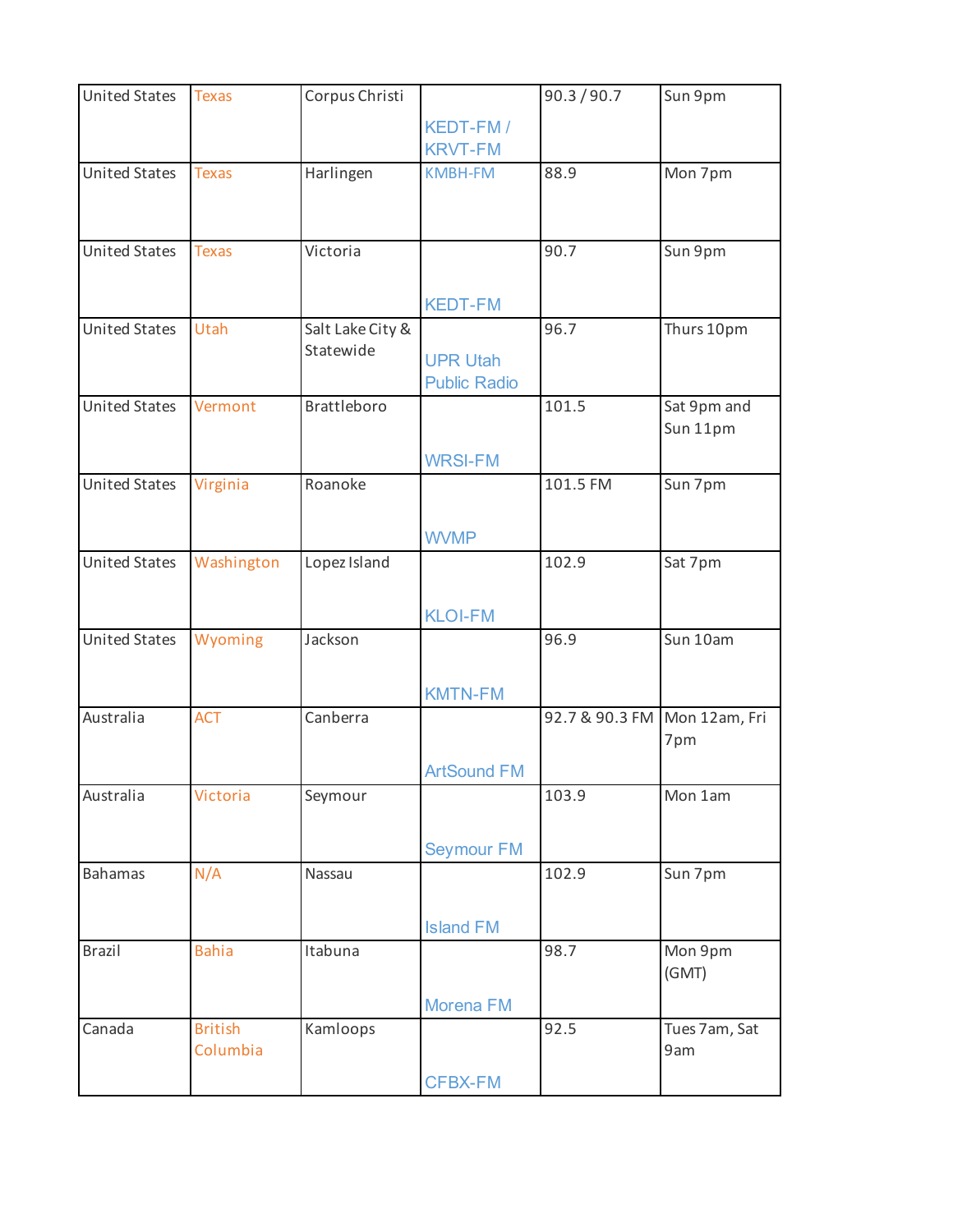| Canada       | <b>British</b>                 | Vancouver           |                  | 1470AM | Mon-Wed 9pm,                                                                     |
|--------------|--------------------------------|---------------------|------------------|--------|----------------------------------------------------------------------------------|
|              | Columbia                       |                     |                  |        | Sun 1pm                                                                          |
|              |                                |                     | <b>CJVB-AM</b>   |        |                                                                                  |
| Canada       | <b>British</b><br>Columbia     | Vancouver           |                  | 96.1   | Mon-Thu 10am                                                                     |
|              |                                |                     | <b>CHKG FM</b>   |        |                                                                                  |
| Canada       | <b>New</b><br><b>Brunswick</b> | Sackville           |                  | 106.9  | Sat 9am                                                                          |
|              |                                |                     | <b>CHMA</b>      |        |                                                                                  |
| Canada       | <b>New</b><br>Foundland        | St. John's          |                  | 93.5   | Sat 8 pm                                                                         |
|              |                                |                     | <b>CHMR-FM</b>   |        |                                                                                  |
| Canada       | Ontario                        | Thunder Bay         |                  | 102.7  | Mon 5 am & 6<br>pm, Tues 2 pm,<br>Weds 10 pm,<br>Thurs 11 am,<br>Fri 8 am, Sat 2 |
|              |                                |                     | <b>CILU-FM</b>   |        | am                                                                               |
| Malta        | N/A                            | Valletta            |                  | 103.7  | Thur 5:30pm &<br>Sat 1pm                                                         |
|              |                                |                     | <b>Campus FM</b> |        |                                                                                  |
| New Zealand  | N/A                            | Christchurch        |                  | 96.9   | Sat 2pm                                                                          |
|              |                                |                     | <b>Plains FM</b> |        |                                                                                  |
| New Zealand  | N/A                            | Tawa,<br>Wellington |                  | 88.2   | Wed 8pm                                                                          |
|              |                                |                     | <b>World FM</b>  |        |                                                                                  |
| Philippines  | Pampanga                       | Angeles City        | <b>DWAU-FM</b>   | 104.1  | Mon 4PM                                                                          |
| Philippines  | N/A                            | <b>Baguio City</b>  |                  | 99.9   | Fri 10PM                                                                         |
|              |                                |                     | DZWR-FM          |        |                                                                                  |
| Romania      | N/A                            | Calarasi            |                  | 105.5  | Sat 8 am & Sun<br>5pm                                                            |
|              |                                |                     | <b>STIL-FM</b>   |        |                                                                                  |
| Saudi Arabia | N/A                            | Dhahran             |                  |        | Sat 10am                                                                         |
|              |                                |                     | Studio 2         |        |                                                                                  |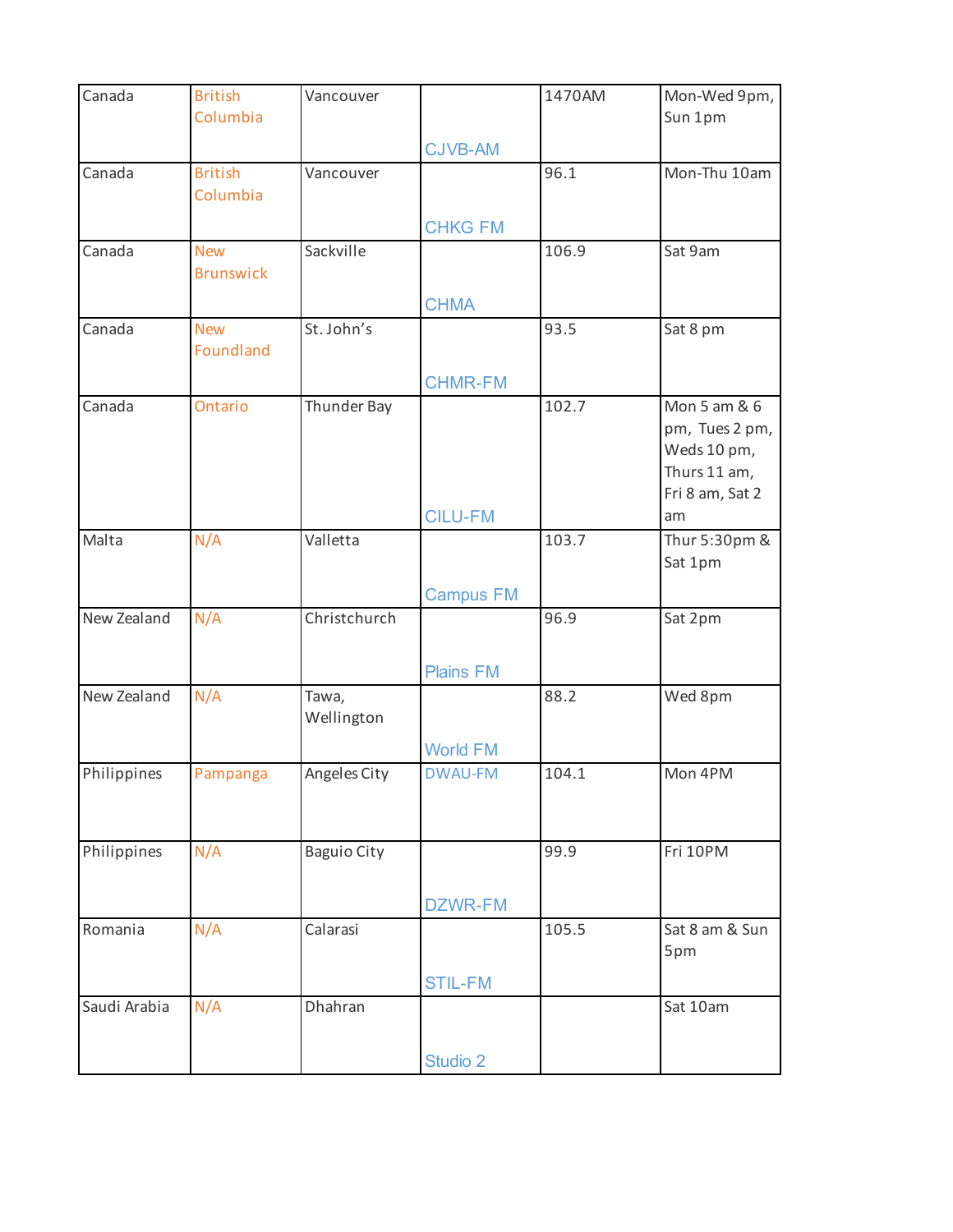| South Africa       | N/A     | Johannesburg |                                           | 1485 am                  | Mon 11:30pm,<br>Sat 11pm                          |
|--------------------|---------|--------------|-------------------------------------------|--------------------------|---------------------------------------------------|
|                    |         |              | <b>Radio Today</b>                        |                          |                                                   |
| Spain              | Almeria | Mojacar      |                                           |                          | Mon 9pm                                           |
|                    |         |              | <b>CJCL</b>                               |                          |                                                   |
| Spain              | N/A     | Barcelona    |                                           | 107.1                    | Sun 10pm                                          |
|                    |         |              | <b>Radio Despi</b>                        |                          |                                                   |
| Spain              | N/A     | Zaragoza     |                                           | 103.6                    | Mon 12am                                          |
|                    |         |              | <b>Splash FM</b>                          |                          |                                                   |
| Turkey             | N/A     | Elmadag      |                                           | 94.9                     | Mon 1pm                                           |
|                    |         |              | <b>Acik Radyo</b>                         |                          |                                                   |
| Turkey             | N/A     | Istanbul     |                                           | 100.2 / 98.8             | Sun 10pm                                          |
|                    |         |              | <b>Power XL</b><br><b>Extra Lounge</b>    |                          |                                                   |
| Internet Radio     | N/A     | Webcast      |                                           |                          | cbfwebradio.co Sun 2 pm (GMT)                     |
|                    |         |              | <b>CBFwebRADI</b><br>O                    | m                        |                                                   |
| Internet Radio     | N/A     | Webcast      |                                           | itunes.apple.co          | 24/7 On                                           |
|                    |         |              | <b>iTunes Radio</b><br>International      | m/us                     | Demand<br>Archived Shows                          |
| Internet Radio N/A |         | Webcast      |                                           | mysterytrainra           | Tues 9 pm                                         |
|                    |         |              | <b>Mystery Train</b><br><b>Radio</b>      | dio.com                  |                                                   |
| Internet Radio N/A |         | Webcast      |                                           | netradio100.co Sun 5pm & |                                                   |
|                    |         |              |                                           | m                        | Wed 9pm EST                                       |
|                    |         |              | Net Radio 100                             |                          |                                                   |
| Internet Radio N/A |         | Webcast      | Permanent<br><b>Vacation</b><br>Radio.com | www.pvradio.c<br>om      | Tues 10pm &<br>Fri 5pm & Sat<br>12pm & Sun<br>7pm |
| Internet Radio N/A |         | Webcast      |                                           | www.uis.edu/c            | Wed 2PM                                           |
|                    |         |              |                                           | ampusradio               |                                                   |
|                    |         |              | <b>Prairie Star</b>                       |                          |                                                   |
| Internet Radio N/A |         | Webcast      |                                           | radiophoenix.o<br>rg     | Mon 5am                                           |
|                    |         |              | <b>Radio Phoenix</b>                      |                          |                                                   |